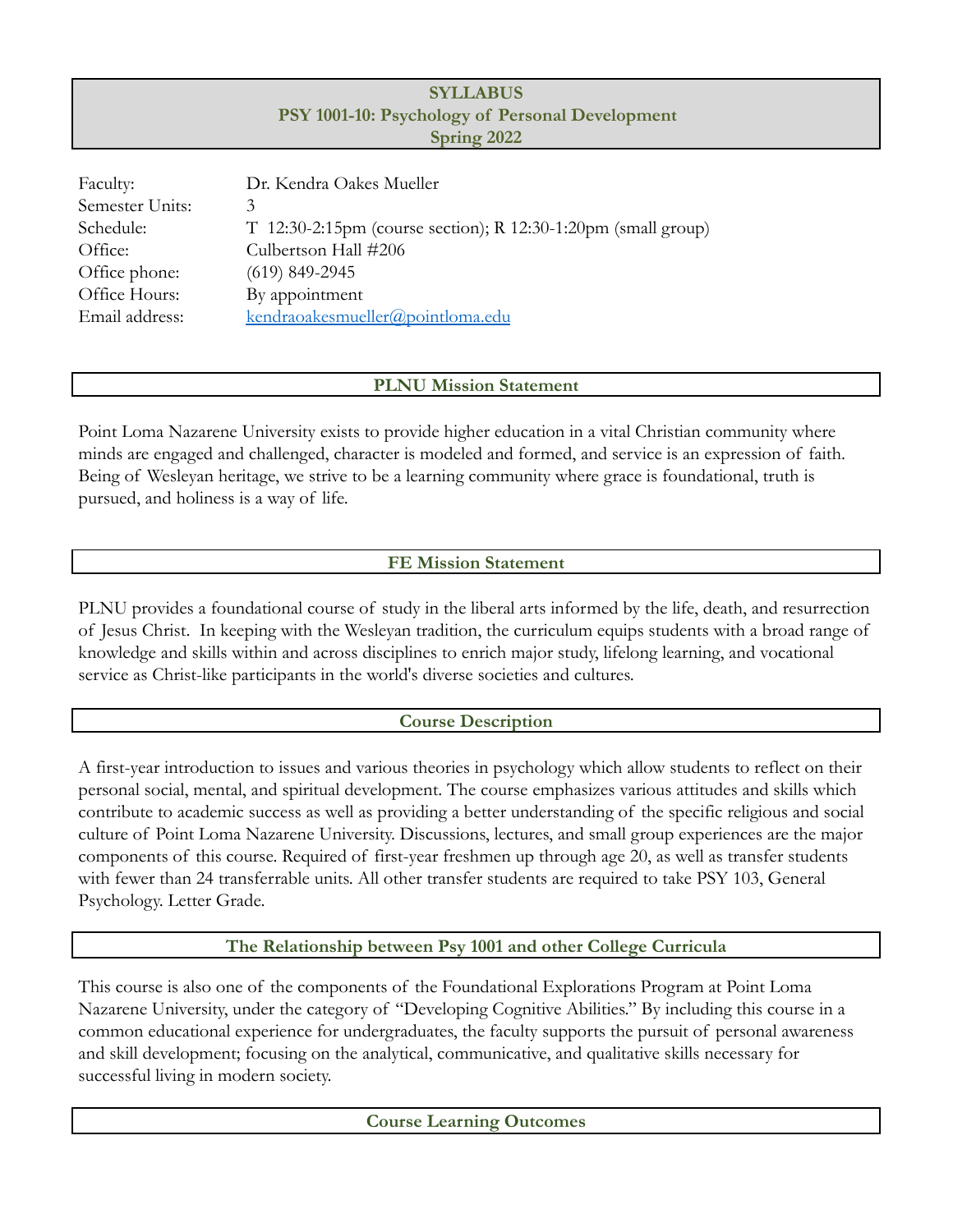Students will be able to…

- Describe self-development to date using psychological tools
- Identify critical thinking and abstract thinking as tools for college success
- Discover social and cultural blocks to successful college and life experience
- Detect tools to resolve social and cultural blocks to successful college and life experience
- Detect alternative ways of thinking
- Develop curiosity about yourself as a stimulus to learning to learn
- Identify Psychology as a resource for learning and solving academic, personal, spiritual, and cultural problems

#### **Course Spirit**

Due to the nature of this class, you will be asked to share personal information. However, you are never required to share anything that you do not feel comfortable sharing, either in papers or in class. This is intended to be a safe place. Professor and students alike must respect and honor one another.

### **Textbook**

Peck, S. (1978). The road less traveled. NY: Simon and Schuster.

#### **Attendance**

The faculty members strongly believe that you should be exposed to all elements of PSY 1001. Regular class attendance and participation are considered minimal requirements to be met. There are no allowed or excused absences except when absences are necessitated by certain university-sponsored activities and are approved by the Provost. Students involved in these activities, should notify the professor during the first week of classes to develop an appropriate plan for the semester. Current PLNU catalogue states "Whenever the number of accumulated absences in class, for any cause exceeds 2 weeks (**2 sessions**), the faculty member is to notify the Associate Provost for Academic Administration, which may result in de-enrollment". See Academic Policies in the Undergraduate Academic Catalog.

### **Electronics Policy**

In order to help foster a safe environment for all, Psy 1001 has a no electronic devices permitted in this class (unless they are part of an EAC accommodation, or permission is granted by the professor). Given the personal and exploratory nature of this course, it is important for the classroom environment to be one where people like their thoughts, responses and comments are respected by everyone in the classroom environment. Additionally, a student's classroom contribution is vital to the academic environment at Point Loma. Although, it does not need to be said to most college students, using phones, computers or other devices detracts from the classroom environment*.* We doubt that this will be a problem, but first-time violation of the policy will result in a 1% reduction in a student's overall PSY 101 grade, and each subsequent violation will result in a 3% reduction in a student's overall PSY 101 grade.

Professors' powerpoint slides will be posted to canvas following the lectures and discussions for students to reference after class. If you have questions or concerns please bring those up to your professor.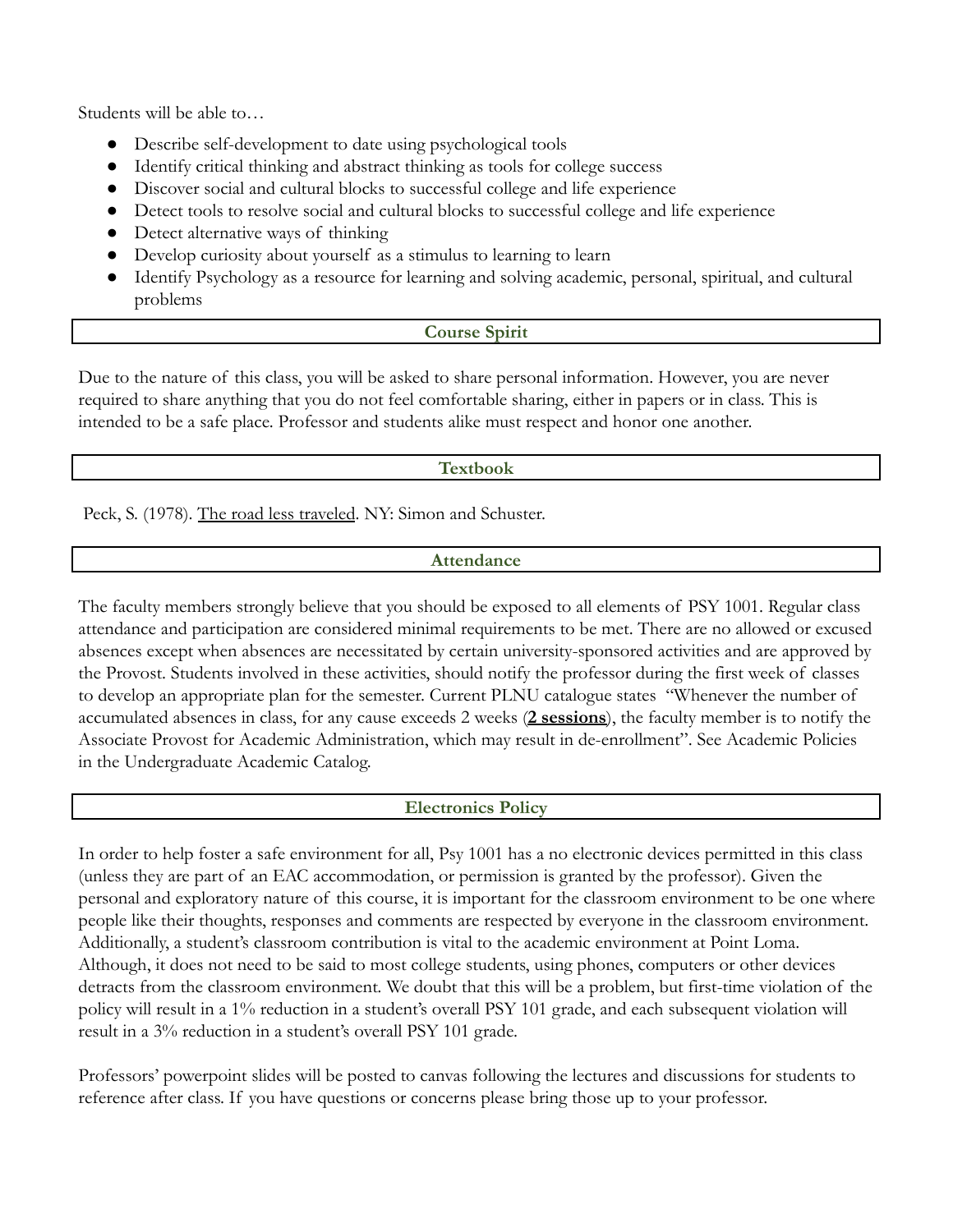#### **Grading**

A minimum of 50% is needed to pass the course. The final grade will be computed on the following basis:

1.  $40\%$  Exams (4) 2. 20% Autobiography 3. 10% Small Group Attendance, Participation & Assignments (given by your small group leader) 4. 10% Attendance & Participation (& assignments) 5. 20% Course Reflection Papers (3)

Point Loma Nazarene University: Psychology Department, Academic Guides

| Z Score        |                  | Percentage Score     |             |              |
|----------------|------------------|----------------------|-------------|--------------|
| $\overline{A}$ | 1.33             | $A =$                | 93-100%     | Total points |
| $A-$           |                  |                      | 90-92%      |              |
| $B+$           | 0.67             | $B +$                | 88-89%      |              |
| $\overline{B}$ | 0.33             | Β                    | 84-87%      |              |
| $B-$           | $\left( \right)$ | B -                  | 80-83%      |              |
| $rac{C+}{C}$   | $-0.33$          | $C +$                | 77-79%      |              |
|                | $-1$             | $\overline{C}$       | 70-76%      |              |
|                | $-1.33$          | ${}^{\mathrm{t}}C$ - | $65 - 69\%$ |              |
| $D+$           | $-1.67$          | $D +$                | $62 - 64%$  |              |
| $\overline{D}$ | $-2$             | D                    | 55-61%      |              |
| $D-$           | $-2.33$          |                      | $50 - 54\%$ |              |
| F              | $< -2.33$        | F                    | 49%         | or below     |

# **DEPARTMENT FACULTY NORMAL CURVE GUIDES**

### **Test Policies**

If a student cannot take a test due to any circumstances the student needs to notify the professor prior to the examination (in person or by phone/email). Any missed exam will result in a **5% deduction** taken from the final grade of that exam (whether taken early or late).

#### **Assignments**

### **Course Reflection Papers**

In addition to your autobiography (which will be discussed in class), you will be required to submit an additional 12 written pages over the course of the semester. Specifically, each student will write 3 four page papers demonstrating an understanding and integration of the course material. Specific prompts for each of these papers will be on canvas. The goal of these additional papers is help you reflecting on your personality and story, with the hope of being used as a springboard for your autobiography. Your reflection papers should be a minimum of four pages, be typed, and double-spaced using **1 inch margins 12-point font size in Times New Roman**. Grade reductions will result from large font, large margins and/or large spacing between lines on the page. You must do your own work. Work that appears to be copied will earn 0 points. Papers will be submitted via canvas.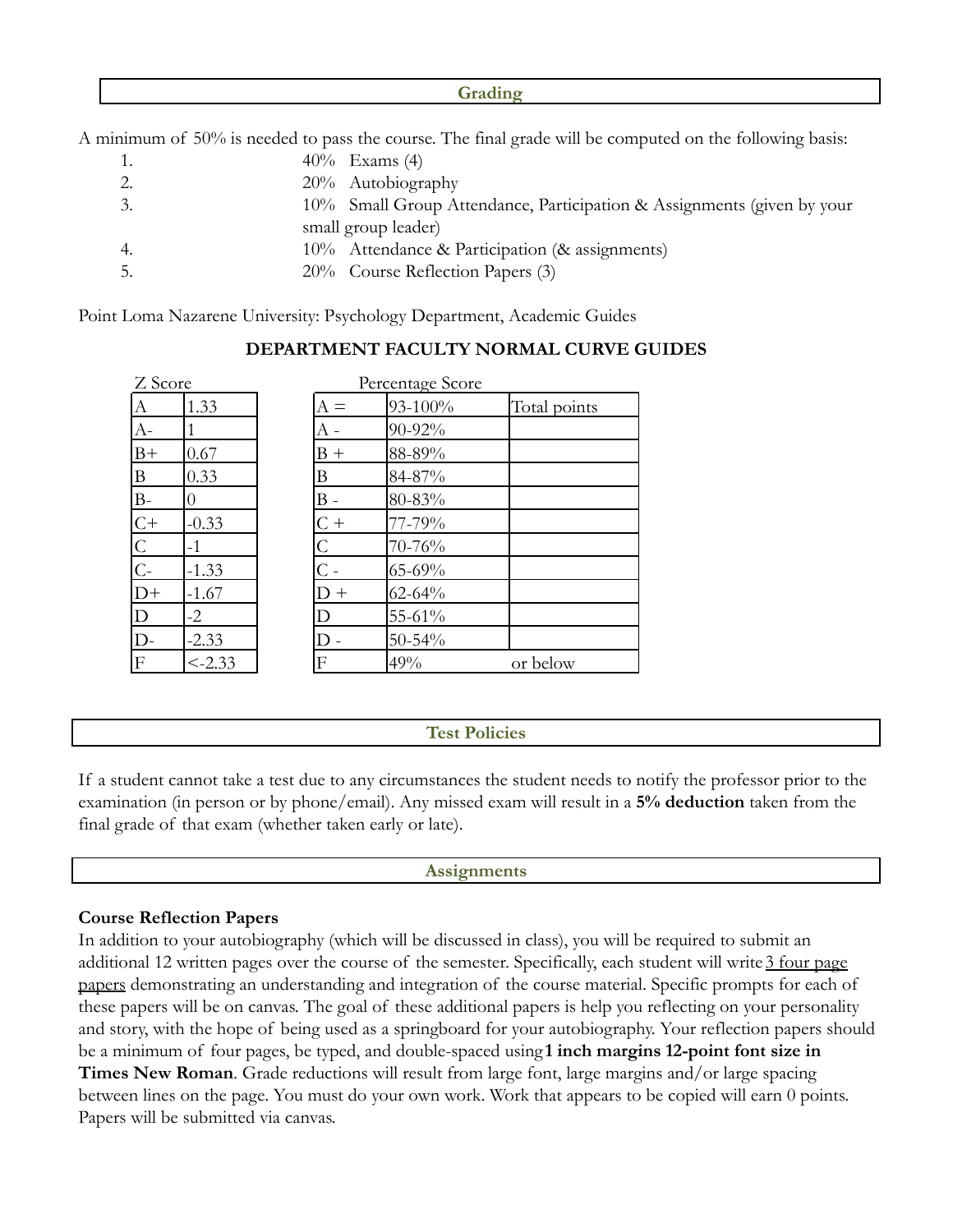## **Autobiography**

You will complete an autobiography. This is an opportunity to reflect on who you are as a person using narrative psychology as the framework. Here is how one author describes narrative psychology: "In the realm of narrative psychology, a person's life story is not a biography of the facts and events of a life, but rather the way a person integrates those facts and events internally- picks them apart and weaves them back together to make meaning. This narrative becomes a form of identity, in which the things someone chooses to include in the story, and the way they tell it, can both reflect and shape who they are. A life story doesn't just say what happened, it says why it was important, what it means for who the person is, for who they will become, and for what happens next" ( Beck, nd).

You will complete 8 pages that both tell your story and reflect/interpret upon your story. Your autobiography should be typed, and double-spaced using **1 inch margins 12-point font size in Times New Roman**. Papers will be submitted through canvas.

- It is your opportunity to tell your story and reflect on your journey so far.
- What it IS NOT: A discussion of where you grew up, where you went to school.........
- What it IS: It is the narrative you will construct from the events of your life thus far.
- In assembling your story, consider the following questions:
- o What gives your life meaning?
- o What have you learned from disappointment/failure/success?
- o What experiences have informed or affected your journey so far?
- o What important lessons have you integrated into your world view?
- o Can you remember a time when you felt strong/happy?
- o What challenges occurred to threaten that happiness?
- **EXECUTE:** Were you able to find meaning in those challenges?
- o What are your goals? What are your dreams?
- o What outcomes would you like to see one day?

Autobiography (continued)

■ Use your creativity and imagination to tell your story.

You may use the following items to enhance the telling of your story:

- o Pictures
- o Drawings
- o Paintings
- o Music
- o Multimedia

 $\mathbf{I}$  10% will be deducted per day for any paper turned in late unless previous arrangements have been made with the professor (See Canvas for due date).

- **Formatting:**
- o 7-8 pages in length
- o 1" margins, double spaced, Times New Roman font.
- You will be graded on:
- o Spelling & Grammar (10 points),
- o Telling the Story (40 points)
- o Effort/Coverage (10 points),
- o Creativity (10 points)
- o Interpreting the Story (10 points)
- o Insight (10 points)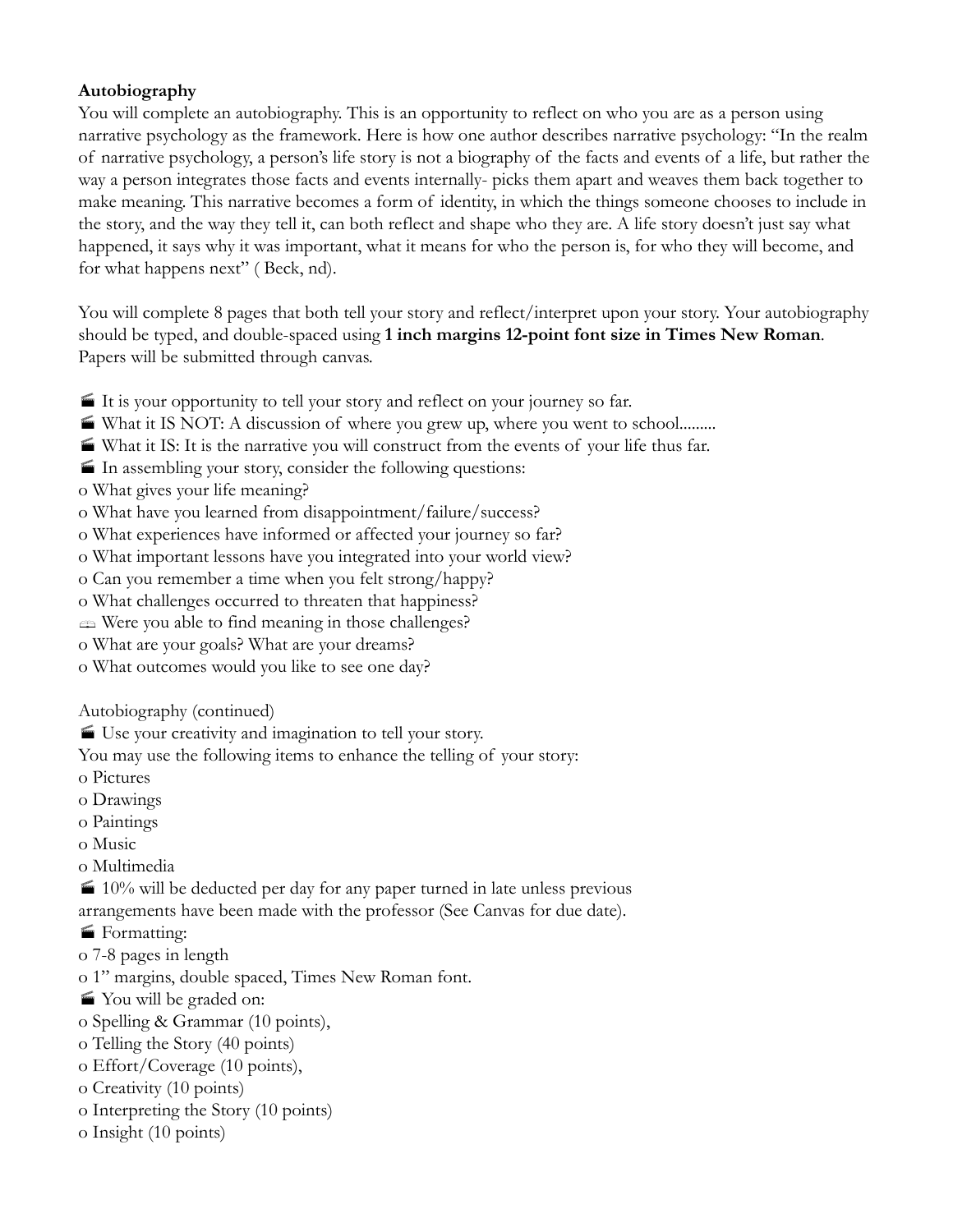### **Attendance & Participation (assignments)**

You will choose to read **one** of the books listed above in the course materials. You will complete a minimum 3-pg review of the book. This review should demonstrate that you have completed the reading, and communicate your personal thoughts on the issues addressed in the book. Your reflection paper should be typed, and double-spaced using **1 inch margins 12-point font size in Times New Roman** Papers will be submitted through canvas.

# **Small Group**

Your final small group grade will be given to your section professor the last week of classes by your small group leader. The points for your small group grade will be comprised of: letters (8), attendance, evaluations of your leader (through qualtrics survey), descriptions of organizational methods used, attending/exploring different campus related events, and a self-assessment of your own participation within the group.

### **Late Policy**

Any missed or late assignments will result in a **5% deduction** taken from the final grade of that examor assignment. These deductions occur one time for each exam or assignment and are not cumulative by length of time. All late or missed work must be turned in by the last week of classes (**Friday by 11:59pm**), prior to final exams to receive credit.

## **Academic Accommodations**

All students are expected to meet the minimum standards for this course as set by the instructor. Students with learning disabilities who may need accommodations should first discuss options and services available to them in the Academic Support Center (ASC) during the first two weeks of the semester. The ASC, in turn, will contact professors with official notification and suggested classroom accommodations, as required by federal law. Approved documentation must be provided by the student and placed on file in the ASC prior to the beginning of the semester.

## **Academic Dishonesty**

Students should demonstrate academic honesty by doing original work and by giving appropriate credit to the ideas of others. As stated in the university catalog, "Academic dishonesty is the act of presenting information, ideas, and/or concepts as one's own when in reality they are the results of another person's creativity and effort. Such acts include plagiarism, copying of class assignments, and copying or other fraudulent behavior on examinations. A faculty member who believes a situation involving academic dishonesty has been detected may assign a failing grade for a) that particular assignment or examination, and/or b) the course." See [Academic Policies](http://www.pointloma.edu/experience/academics/catalogs/undergraduate-catalog/point-loma-education/academic-policies) in the undergrad student catalog.

## **Copyright Policy**

Point Loma Nazarene University, as a non-profit educational institution, is entitled by law to use materials protected by the US Copyright Act for classroom education. Any use of those materials outside the class may violate the law.

**FERPA Policy**